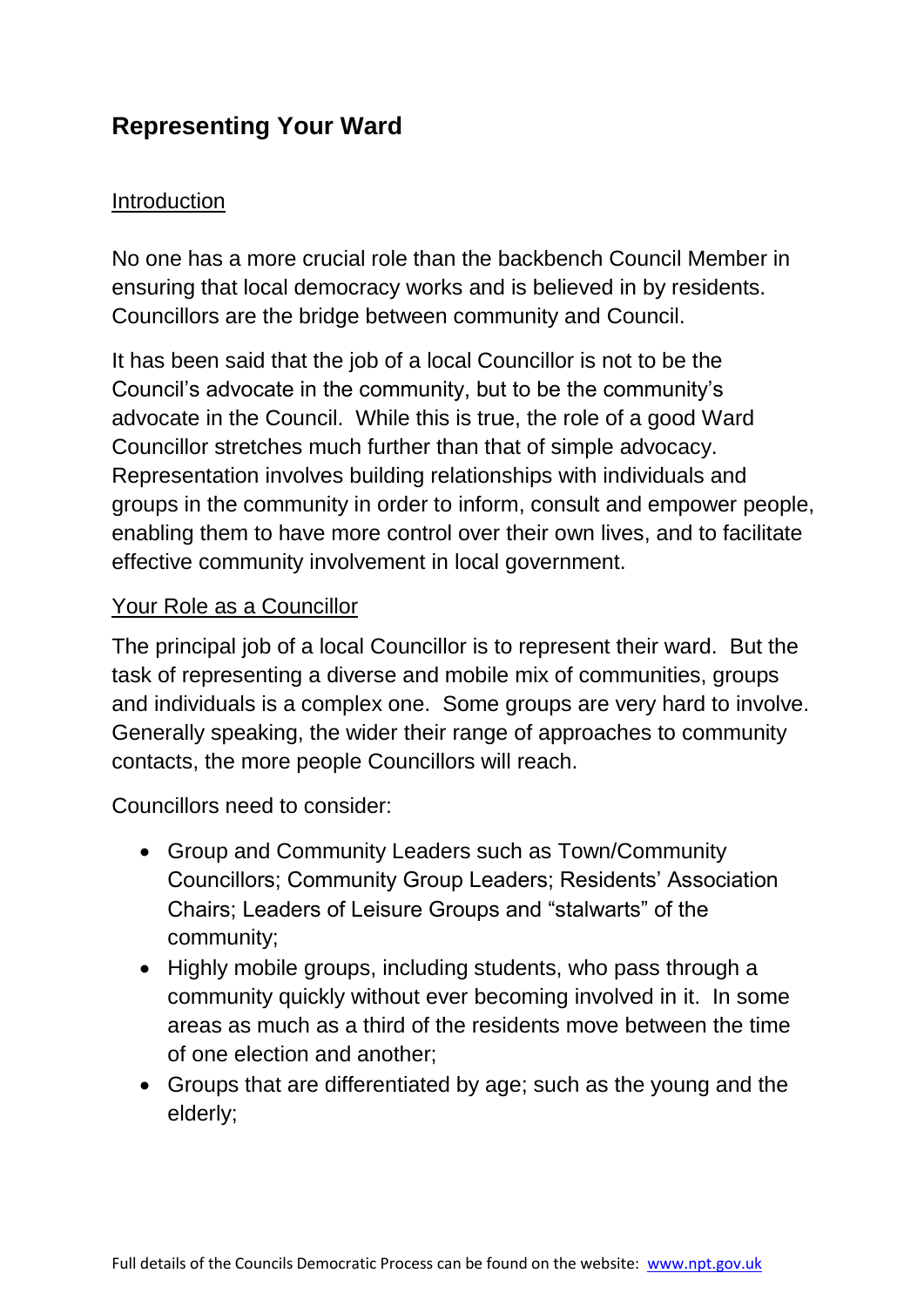• Hard to reach groups; people with disabilities, members of ethnic minorities and the 'silent majority' who do not seek active community involvement.

#### Representing your Ward

The electorate expect their Councillors to represent them on the Council. But what does this mean? To do an effective job they will need to do more than act as a channel of communication between Council and Ward. They need to develop skills that enable them to communicate, empower and facilitate, support and inform.

**Communication:** A good Councillor will seek to both inform residents about important local issues or Council policies and to consult people on the issues. They will also want to develop relationships that help to ensure they learn about local issues and problems when they first arise.

**Empowerment and Facilitation:** People often assume that they are powerless to make any difference in their community. A Local Councillor will often be able to empower individuals or groups through listening to the issues involved and providing relevant contacts in local government or other services, to help develop achievable solutions to problems. This could include facilitating meetings, petitions etc.

**Supporting:** Councillors should offer support to individuals, organisations and businesses within their area. They should seek to represent their views to the Council and to other strategic partners (the police or health services for example). They should get involved in campaigning on local issues and they should work with the Council and other bodies to bring improvements to their Ward.

**Informing:** Often, the local Councillor will be the first person to hear about something that affects their Ward. They should not assume that others already know about it, nor should they assume that information should be handed down on a "need to know" only basis. Councillors should be pro-active and make it their job to tell people what's going on. The exceptions to this rule are the "Part 2" items that Councillors receive in their Council papers. Confidential information of a sensitive or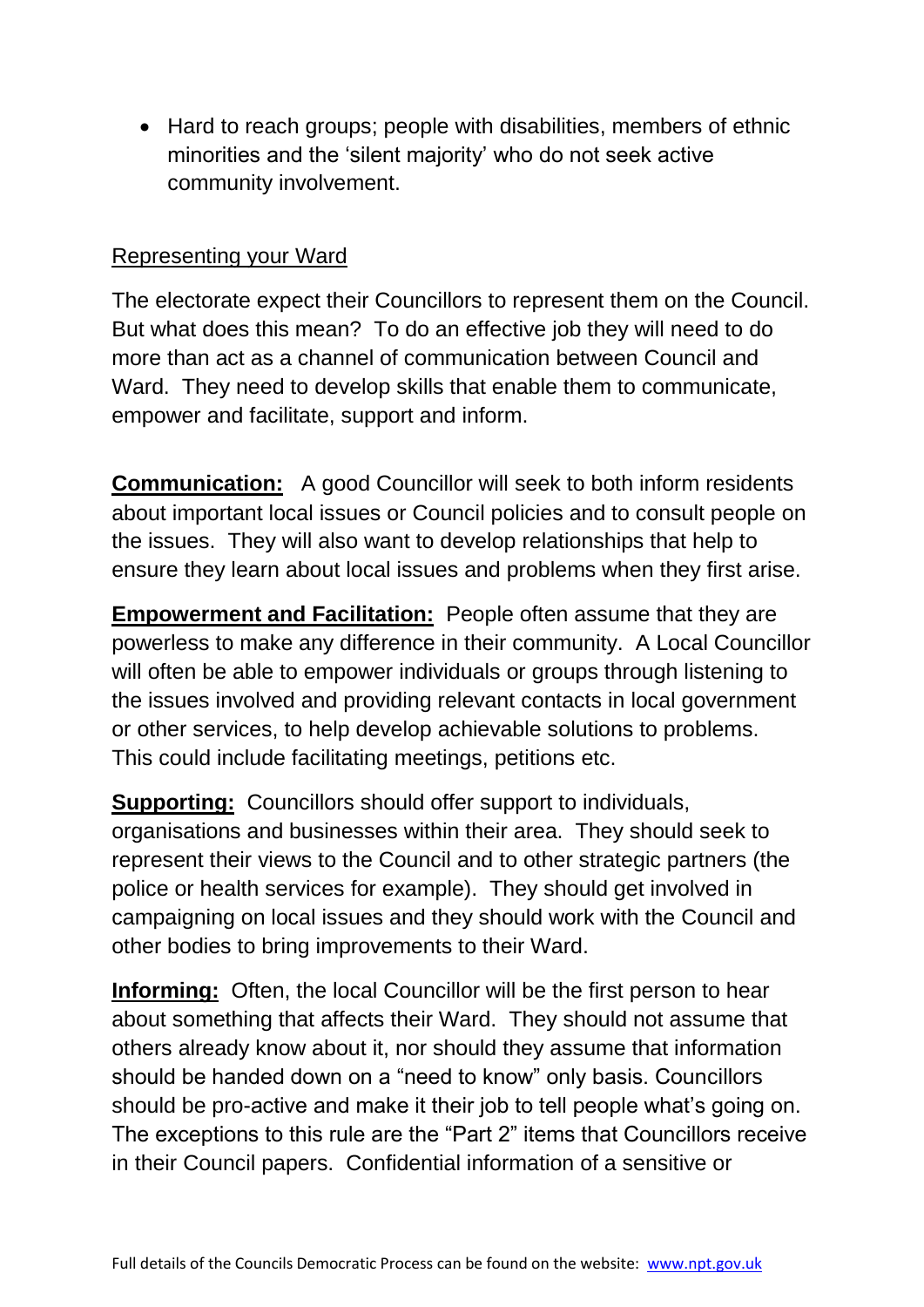commercial nature should not be passed on to the public. If Councillors think that certain items have been classified Part 2 without good reason, the place to argue for changes is in the appropriate Council/Committee meeting. It is also the Councillor's role to give accurate information to his or her constituents about the Council's services, or direct the public to the Council's website.

### Understanding your Ward

Getting to know the area: Councillors should get to know their Ward. All Councillors are supplied with a copy of the electoral register applicable to their area. Even if a Councillor has lived in the area for years, going for a walk, cycling or driving around the Ward would help familiarise them with the area, for instance, taking in the location and condition of roads, pavements, play areas, open spaces and community facilities and making a note of any action needing to be taken.

Getting to know People: Although Councillors are provided with information on internal Council and other useful contacts, they will need to build up their own directory of key contacts that are relevant to their area. This should include: Town/Community Councils, community and residents' associations; places of worship; schools and playgroups; neighbourhood watch and leisure or sports groups. As they build up their database, they should write to people introducing themselves, and perhaps offer to meet them.

Councillors should keep a diary of Ward events and go to as many as possible, first checking that it is appropriate for them to attend.

### Casework

The problems and issues that people raise with their Councillor are known as casework. Casework may sometimes lead on to policy development or issue campaigning but can be distinguished from these by virtue of the fact that casework deals with the resolution of an individual problem.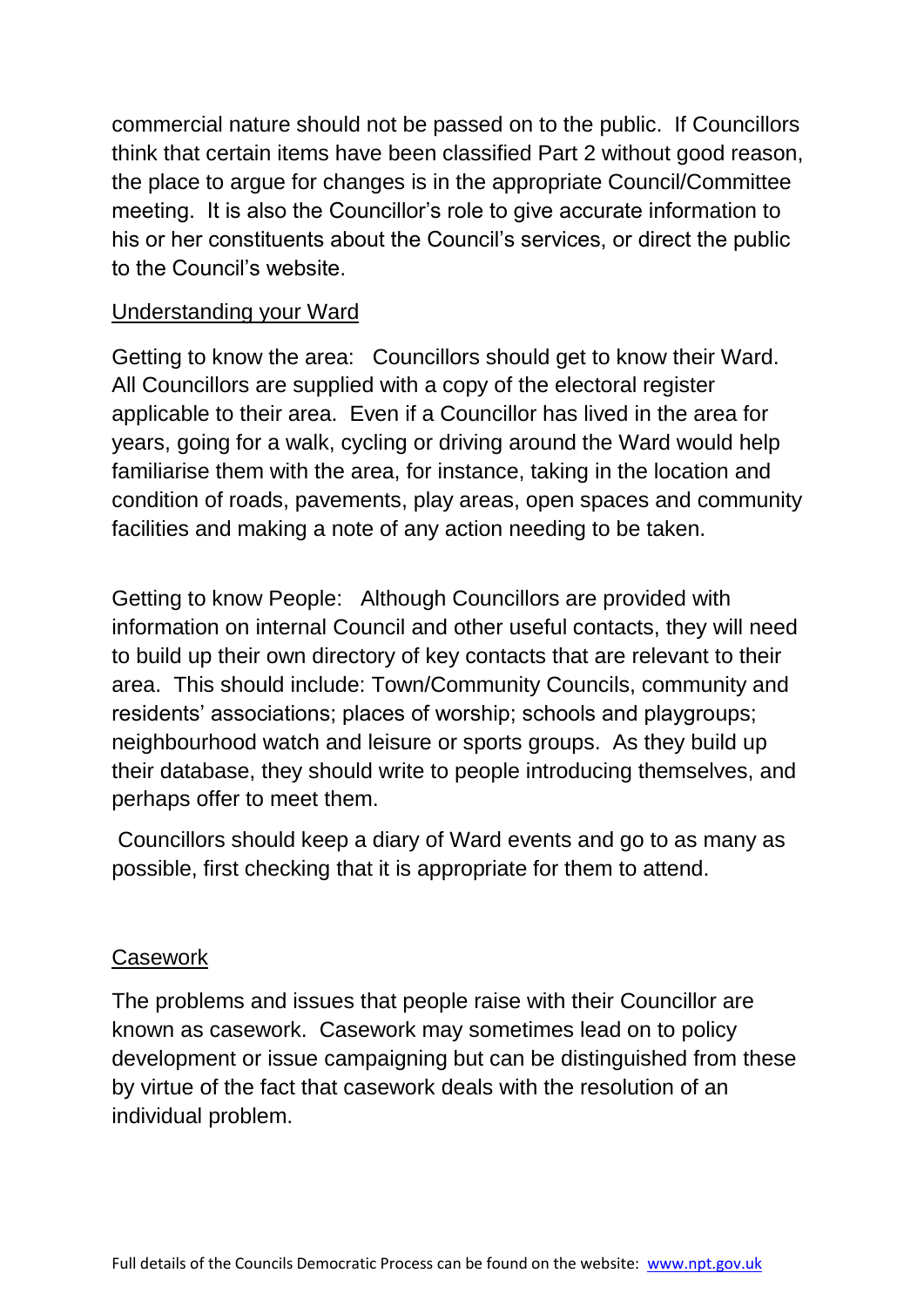Casework will come to Councillors through surgeries, letters, phone calls, e-mails, responses to leaflets and door knocking. Some Councillors will find that there is relatively little casework, while others may have mountains of it. It is probably true to say that the higher the level of deprivation in the area, the more casework they will get. If Councillors find that there is not much casework, they should ask themselves whether it is because they represent a very self-sufficient community, or whether it is because their profile is too low.

In dealing with casework;

- Be sure you get the full facts of the case, ask for all the details.
- Councillors should be aware that people won't always tell the whole story. If someone raises an issue that affects a whole locality (for example traffic speeds, vandalism or an environmental concern), they should try to ask other people for their opinions about it. Remember however, that Councillors shouldn't pass on one person's personal comments or details to other members of the public without their permission.
- Give your constituents as much information as you can without giving the impression that you can solve all their problems – i.e. under-promise and over-deliver rather than the other way around.
- Take action on your constituent's behalf if needed. This may require Councillors to contact Officers of their Council or other outside bodies. Councils operate in different ways and it is important for Councillors to understand the procedure that operates in their Council;

**OR** you can empower people by giving them contact names, setting up meetings with officials and accompany them. Sometimes people contact their Councillor because they are intimidated by the prospect of taking on authority figures themselves, or because they don't know the right contact. Councillors should try to involve people in actions taken. They will both empower them and give them a greater degree of responsibility for the outcome.

 Use a system appropriate to your needs to manage your casework by setting up files, computer records, "bring forward" systems etc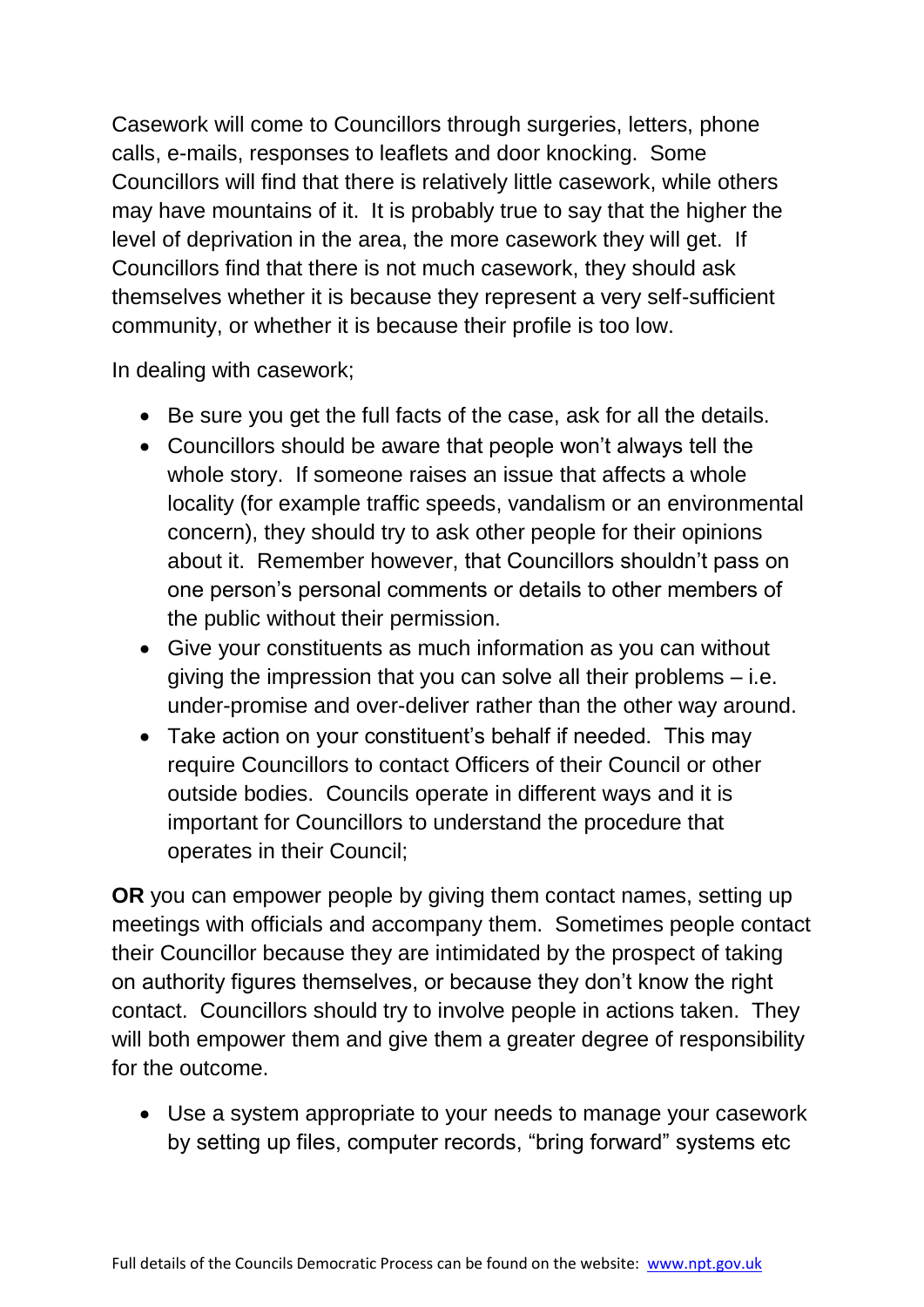to monitor calls, correspondence, subsequent action and feedback.

### **Surgeries**

Most people expect to be able to contact their local representative. The traditional way for Councillors to meet with their constituents is through the use of surgeries. Surgeries enable Councillors to:

- have face-to-face contact with their constituents
- solve people's problems
- gain support for their work and ideas
- discuss the impact of Council policies on the area
- raise their profile as a local Councillor
- be an effective advocate for the people and communities that they represent

There are two main types of surgery:

- traditional surgeries based in a building (regular time/place)
- street surgeries (knocking on doors to solicit casework)

Councillors should make sure that as many people as possible know about the surgery through posters, leaflets and the local media.

### Personal Safety

Councillors shouldn't go to their surgery alone. If they are not sharing the surgery with other Councillors or agencies they should try to take someone who can act as a receptionist. When doing a street surgery, they should take someone to hold their clipboard, or to wait by the car for people who may turn up there.

Please see guidance available to Councillors on Personal Safety. For further information **Include weblink**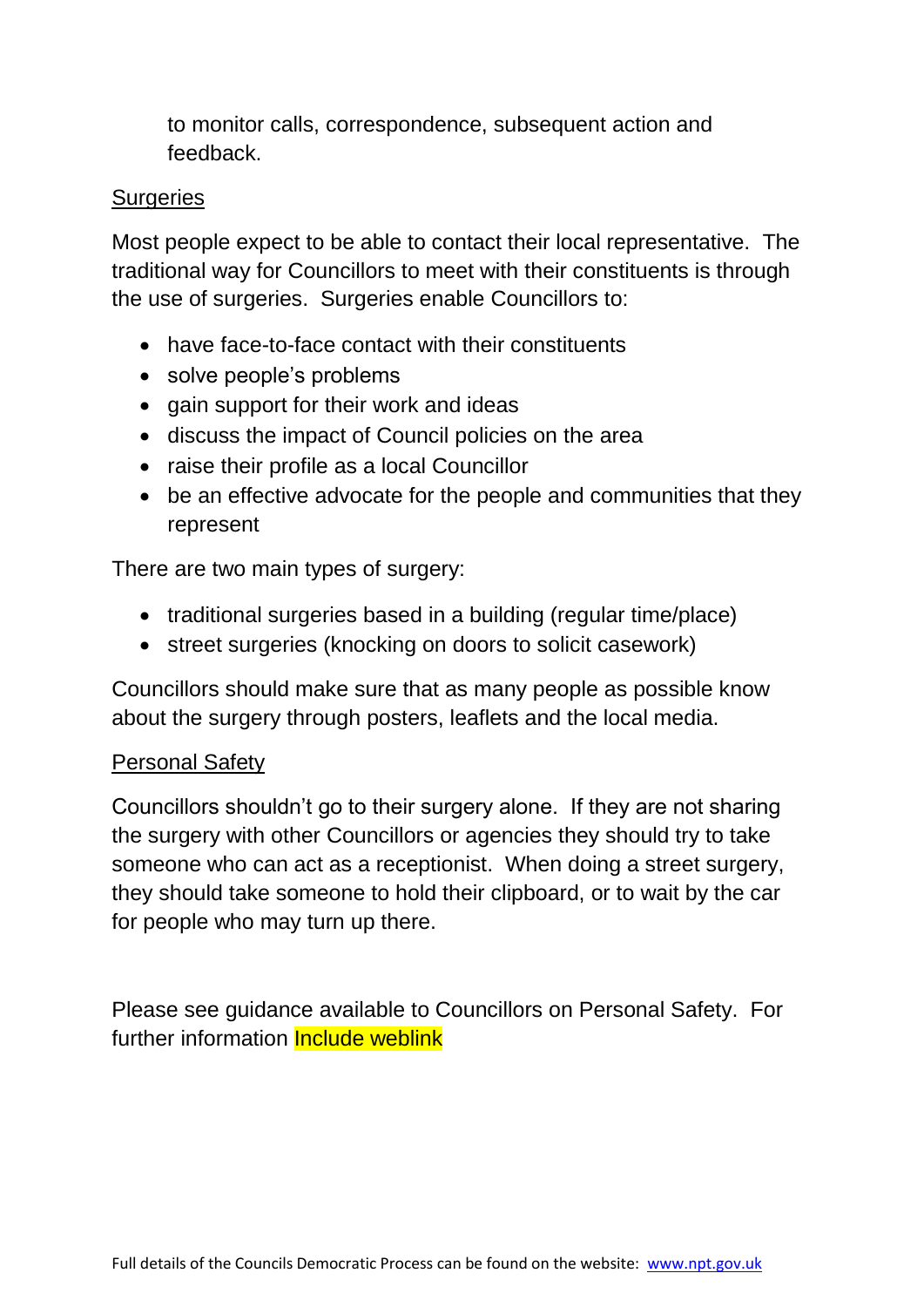### Handling Conflict

People who come to see Councillors about a serious or intractable problem are often stressed and may be angry. If someone becomes aggressive Councillors should:

Be polite and assertive, but never be aggressive back, as this will only escalate the situation;

 Offer whatever help and advice they can, but not be tempted to promise more than they can deliver in order to calm people down, as this will only make the situation worse in the long run.

If someone is making unreasonable and aggressive demands, the "broken record" technique can help - Councillors should simply repeat what has been said each time they are invited to respond. ("I understand and I'll discuss your case with the housing officer. I'll ring you next week to let you know what's happening").

If people are racist, sexist or offensive in other ways, Councillors should not respond. Instead they should bring the interview quickly to a close. If the Councillor is in a building, stand up, walk to the door and lead the way out.

If the Councillor feels it is safe to do so, they should indicate that the remarks made are unacceptable. They should keep a record of all discussion and correspondence. They will need them if someone makes a complaint against them or if they want to take further action. They should make a note of any witnesses.

# Issues and Campaigns

• Getting Involved:

As part of their work as a ward Councillor, Councillors may get involved in or lead local campaigns. This could involve anything from campaigning for a zebra crossing or for more affordable housing, to starting a credit union.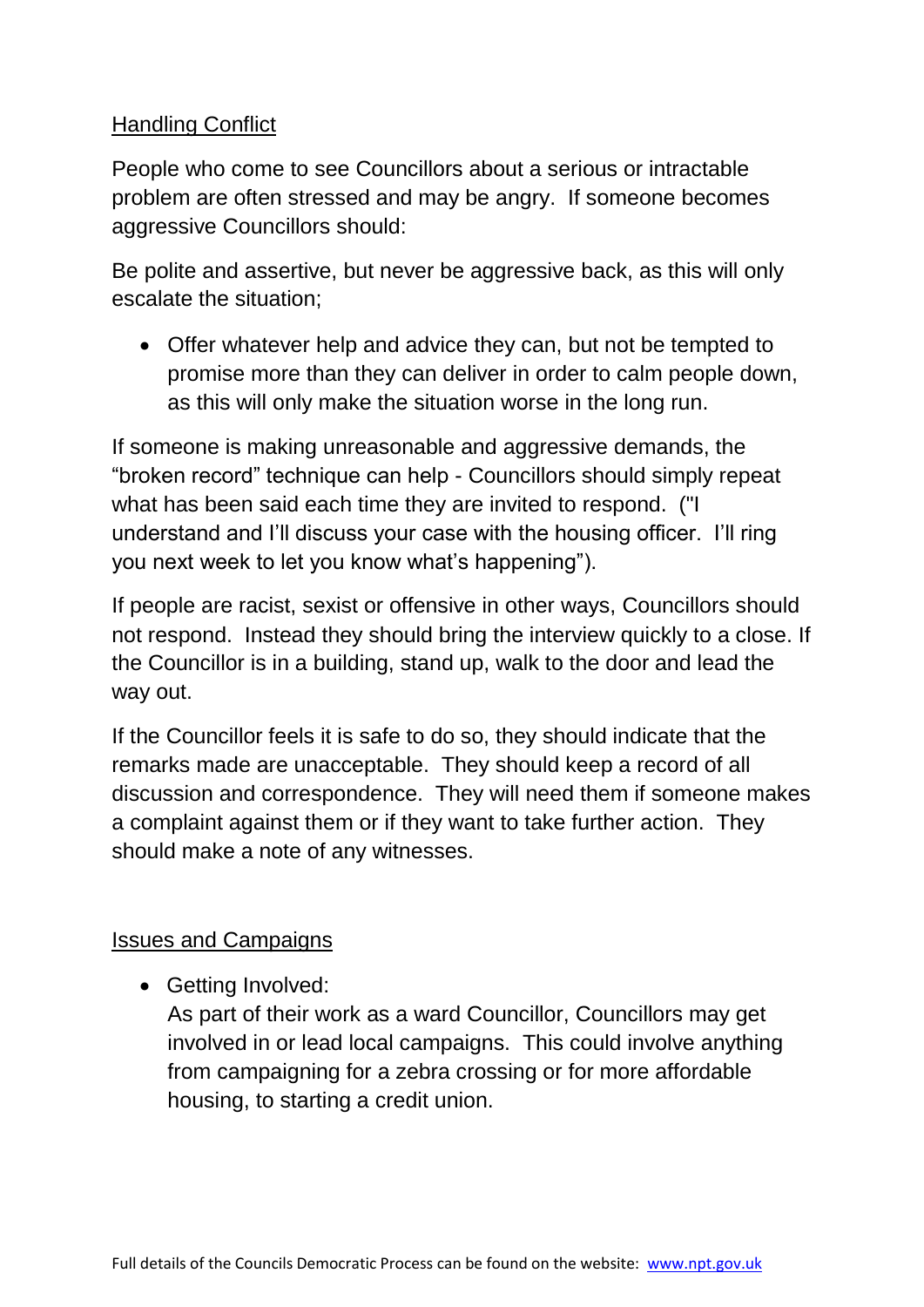• Planning Matters and Fettered Discretion: Public opinion is often at its most vocal over planning. Local Councillors may find themselves approached over contentious planning applications that may be of great concern to the community. Whilst it is important to involve people in the development of their community, it is essential that Councillors are careful how they do this.

### Publicity/Newsletters

Communication is a two-way process, as well as listening to their constituents, Councillors will want to let people know what they have been doing. In addition to the methods of communication already discussed, they should consider using newsletters or social media or the local media.

Some Councillors produce and deliver their own newsletter to update people about their work on local issues. Their political party, if they are a member of one, may also produce regular leaflets.

### **Ward Newsletters/Communications in Neath Port Talbot:**

In order to facilitate Members' Constituency roles through their communications with the public, please note that reasonable printing resources can be made available to all Members for the purpose, for example, of any Ward Newsletters or any message/complaint forms. This arrangement of course is strictly on the basis that there are no "political" aspects contained in these publications, which should be confined to factual information in respect of the Member's Electoral Division. Please contact the Democratic Services Section if you wish to make use of this facility.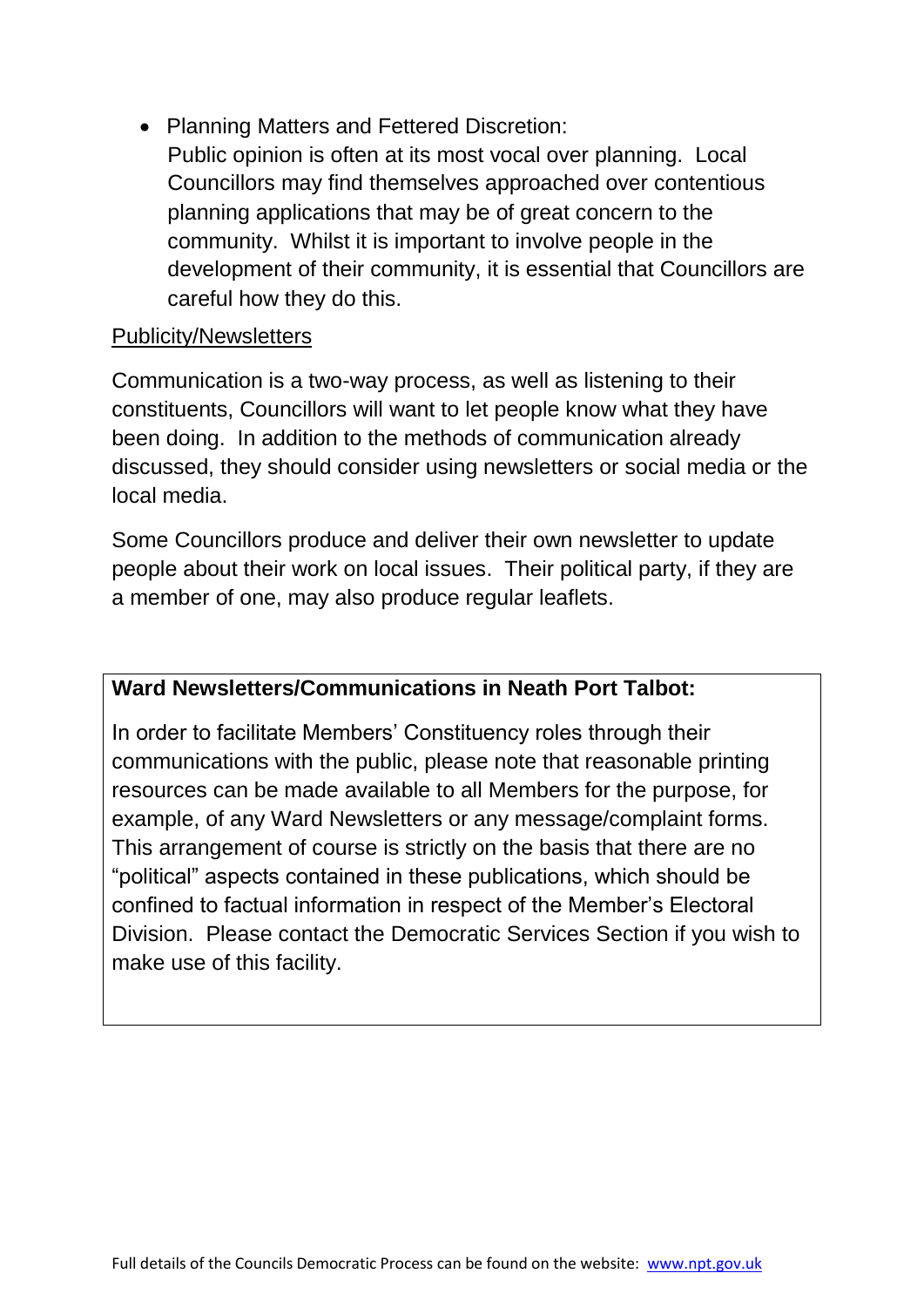### Corresponding with the Public and Press

In Neath Port Talbot there are some particular points to be aware of when corresponding with the Public/Press:-

#### **Letters to the Press:**

Members from time to time write letters to the Press, sometimes in a "political context" While such letters are sent on Members' headed paper, which includes their home address and "Councillor" title, the Press have a tendency to just put the name of the Member (without reference to Councillor) and Neath Port Talbot Council. There is also no reference to the Political Group the Member represents (as this is not included in the letterheads). Thus the letters in question purport to be from someone representing the **Council.**

To avoid any misunderstandings, you are requested that if you do write to the Press, you close their letters:

*"Councillor \_\_\_\_\_\_\_\_\_\_\_\_\_\_\_\_\_\_\_\_\_\_\_\_\_\_\_\_\_\_\_\_\_*

# *\_\_\_\_\_\_\_\_\_\_\_\_\_\_\_\_\_\_\_\_\_ Group Neath Port Talbot Council"*

Please also request the editor to use the full description in italics above.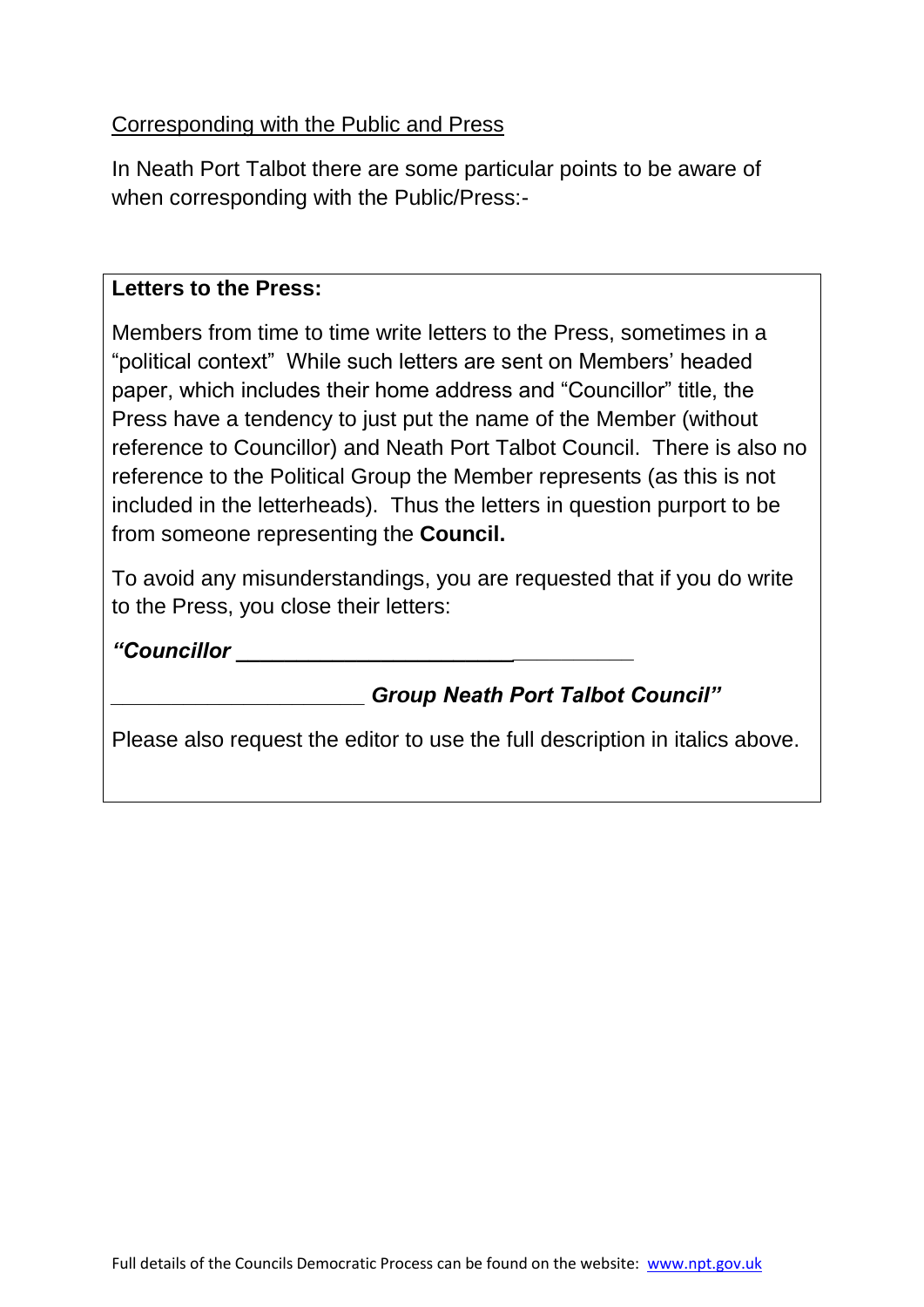# **Public Emails to all Members:**

The following is the action you should take on receipt of an email from a member of the public, or a protest group, on a particular matter, when it is obvious that the email has been sent to a number of Members. Past examples have included emails sent to all Members on planning issues.

You are advised that, in these cases, an official response from the Authority will be given to the individual/group by the appropriate Officer and there is no requirement for you to answer the email, unless you wish to do so. You are reminded, however, that if you are a Member of the Planning Committee and the email involves a particular planning issue, and you need to be aware of the various requirements of the Planning Code of Conduct.

### **Conclusion**

To be effective as a local representative you must know your ward and the people who live in it. You must take time to keep people in touch with local issues and to involve the community in matters affecting the area. You must make yourself available to people who want to contact you and work to solve the problems they raise.

Properly carried out, ward representation is probably the hardest part of being a local Councillor, but it is also one of the most rewarding. It is difficult to beat the satisfaction of knowing that you have made a real difference in the communities that you represent.

### Annual Reports

In accordance with the Local Government Measure 2011, Members have the opportunity to publish an Annual Report, which can include such things as attendance rates at meetings, the work the Councillor has achieved over the past 12 months and so on. For further information